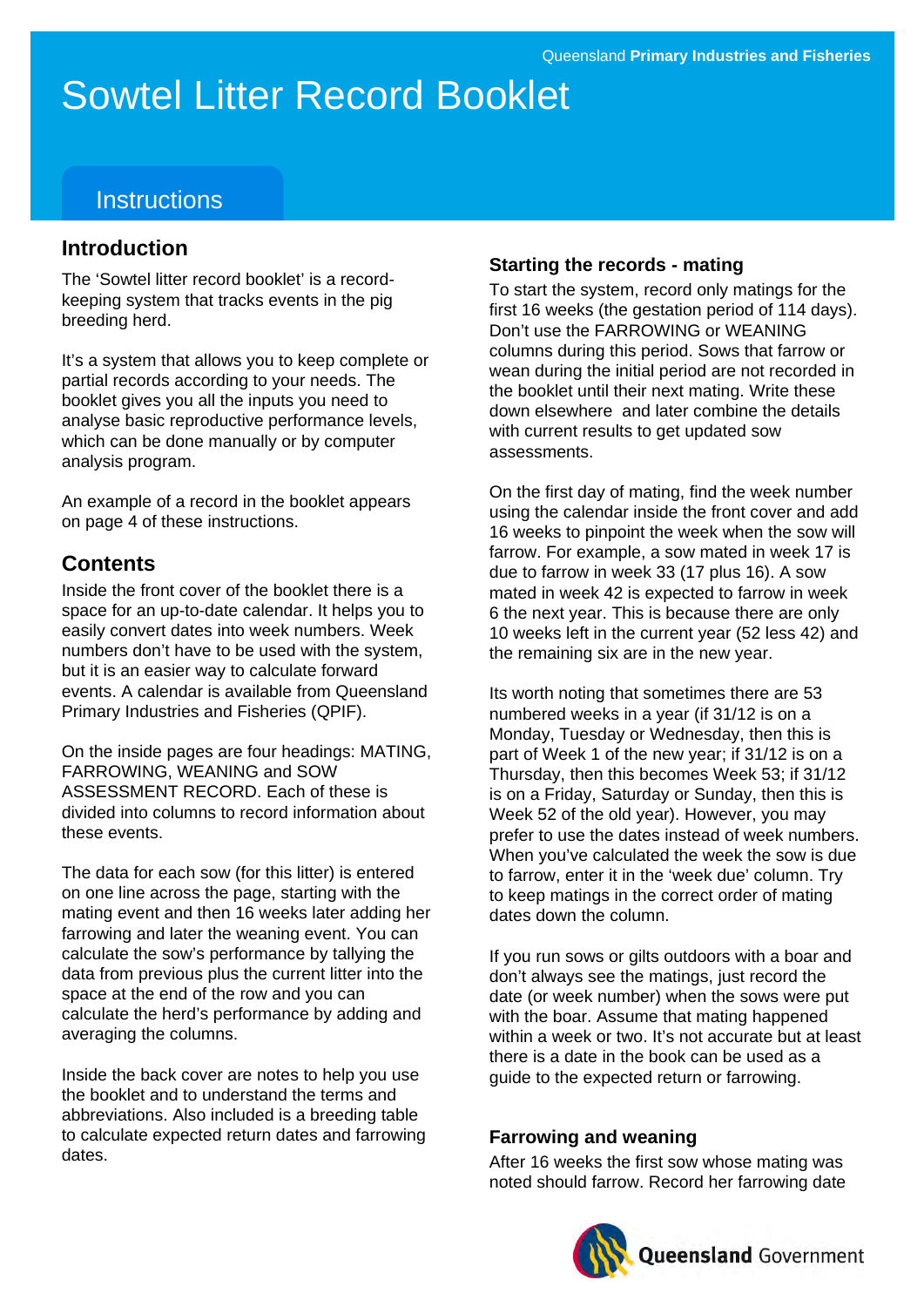and details in the FARROWING columns, along the same line as her mating entry. Enter the birth details of other sows down the columns as they farrow.

In four to six weeks (the weaning age for your herd) the first sow will be weaned. Record the weaning date and details in the WEANING columns.

#### **Litter totals and averages**

At weaning time, complete the SOW ASSESSMENT RECORD. In the case of a first litter, just transfer the results across from the FARROWING and WEANING columns. Where there are previous litters add on the results of these litters to the present one and calculate the averages.

You can also calculate the farrowing interval (Farr int wks) that is, the weeks between the last farrowing and this one. This is a useful fertility check.

#### **The next mating**

Three to five days after weaning, the sow should come into season and be mated again. This starts the cycle again and you record the mating details on a new line in the MATING column together with the week and date due. Also at this time, under SOW ASSESSMENT RECORD, jot down the last farrowing week (Last farr wk) from the previous litter. This helps you locate the previous litter's results for reference.

#### **Returns to service**

If a sow returns to service three weeks after mating and is re-mated, put a line through the record of the first mating and write RETURN in this row.

Record the re-mating on a new line. Make a note such as 'R1' (first return) in the 'Comment' column. Decide how many returns you will allow before culling the sow.

By starting a new line each time a sow returns to service, you get some idea of the infertility in the

herd from the number of abandoned lines on each page.

#### **Checking herd performance**

When you complete a page of records, tally the columns. By dividing the totals by the number of farrowings on the page, you can calculate averages for:

- number of piglets born alive per litter
- number of piglets weaned per litter
- mortality rate from live births to weaning.

These are efficiency factors to compare with targets that you have set to achieve.

#### **Assessing your sows**

You'll have to make a decision about a sow's future at some stage of her reproductive cycle. You can use the SOW ASSESSMENT RECORD columns in the booklet to help make this decision, based on the sow's performance to date. If this section is up to date, it will show the number of litters she has had, the total pigs she has produced and weaned and the average number of piglets born and weaned per litter.

You should also consider other factors such as age, leg weakness and milking ability when deciding whether to cull a sow or keep her.

If the sow is culled, it is useful to record the reason, using the codes inside the back cover of the book. This helps to point out problem areas.

#### **Periodic assessment**

Analysis of the data will show if herd performance is good, average or needs improving and whether there is a change or not compared with previous periods.

There is space and the formulae at the bottom of each page to calculate some averages such as farrowing rate and pre-weaning mortality.

For analysis over a standard length of time, say every three months (six monthly if a few sows, weekly if many), the totals from the each page in the selected time period can be added on a

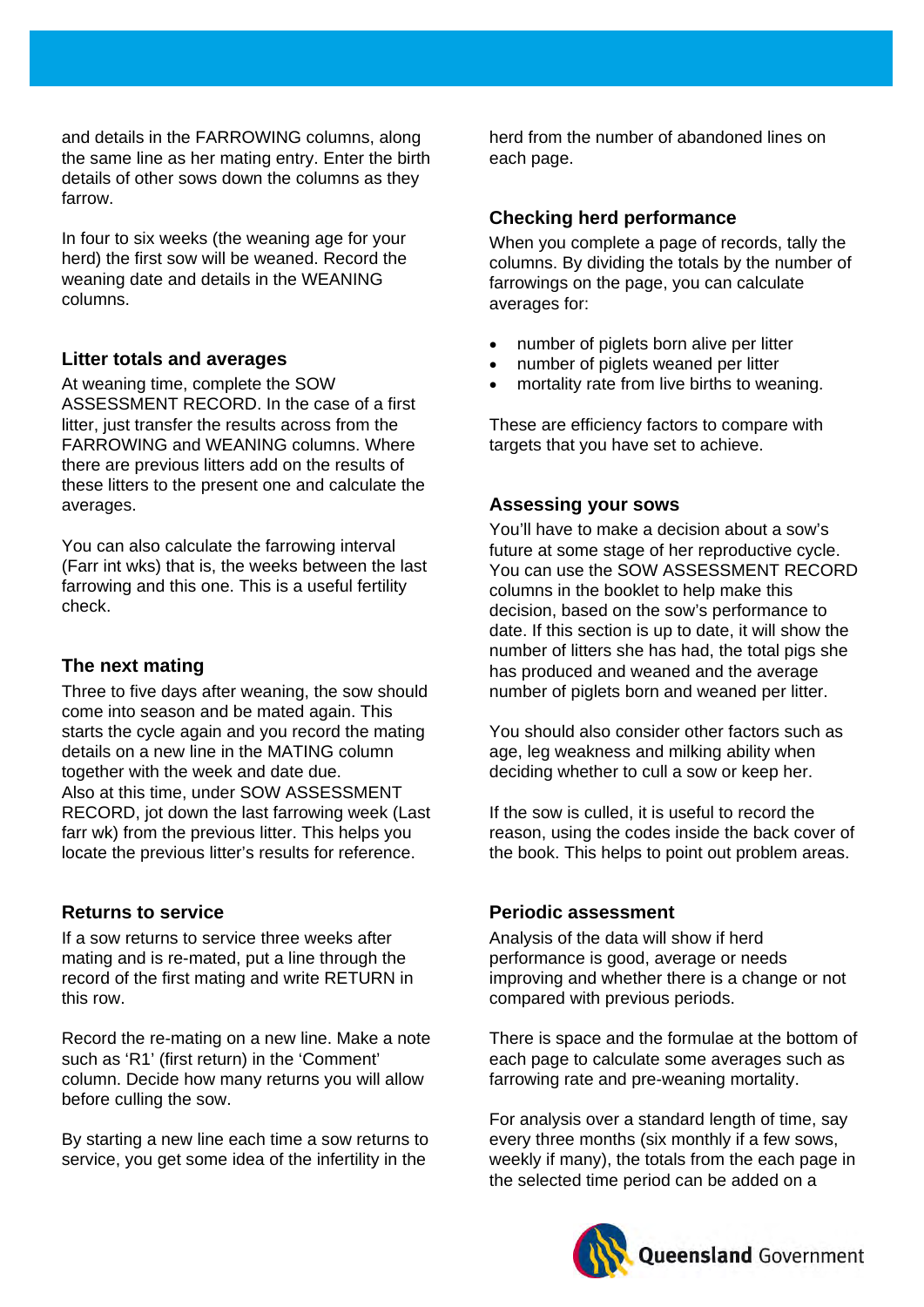separate sheet and the reproductive performance levels calculated and compared with those of previous periods or with targets. Formulae for the calculations can be found in the QPIF article 'Pig industry terms and definitions'. Data from the booklet can also be analysed by computer programs.

To compare your results with herd industry standards, see the QPIF article 'Pig herd performance standards', participate in group recording services or visit websites such as Australian Pork Limited

[\(www.australianpork.com.au](http://www.australianpork.com.au/) ) - see Australian Pig Annual.

## **Order your Sowtel booklet or cards**

To order the Sowtel booklet and packs of individual sow cards, contact:

Gary Collman Queensland Primary Industries and Fisheries Telephone: (07) 4688 1518 Fax: (07) 4688 1192 Email: [Gary.Collman@deedi.qld.gov.au](mailto:Gary.Collman@deedi.qld.gov.au) PO Box 102 Toowoomba Qld 4350

reproduction should be directed to [ipcu@dpi.qld.gov.au](mailto:ipcu@dpi.qld.gov.au) or telephone +61 7 3225 1398.

# **Further information**

Refer to the following pages on the QPIF website [\(www.dpi.qld.gov.au](http://www.dpi.qld.gov.au/) ):

- 'Pig industry terms and definitions'
- 'Pig herd performance standards'

If you require further information about pigs:

- Visit the QPIF website [www.dpi.qld.gov.au](http://www.dpi.qld.gov.au/)
- Contact the QPIF Business Information Centre – 8 am – 5 pm Monday-Friday (telephone 13 25 23 for the cost of a local call within Queensland; interstate callers 07 3404 6999)
- Email [callweb@dpi.qld.gov.au](mailto:callweb@dpi.qld.gov.au)

## **Example page from 'Sowtel litter record booklet'**

An example from the 'Sowtel litter record booklet' appears on the following page.